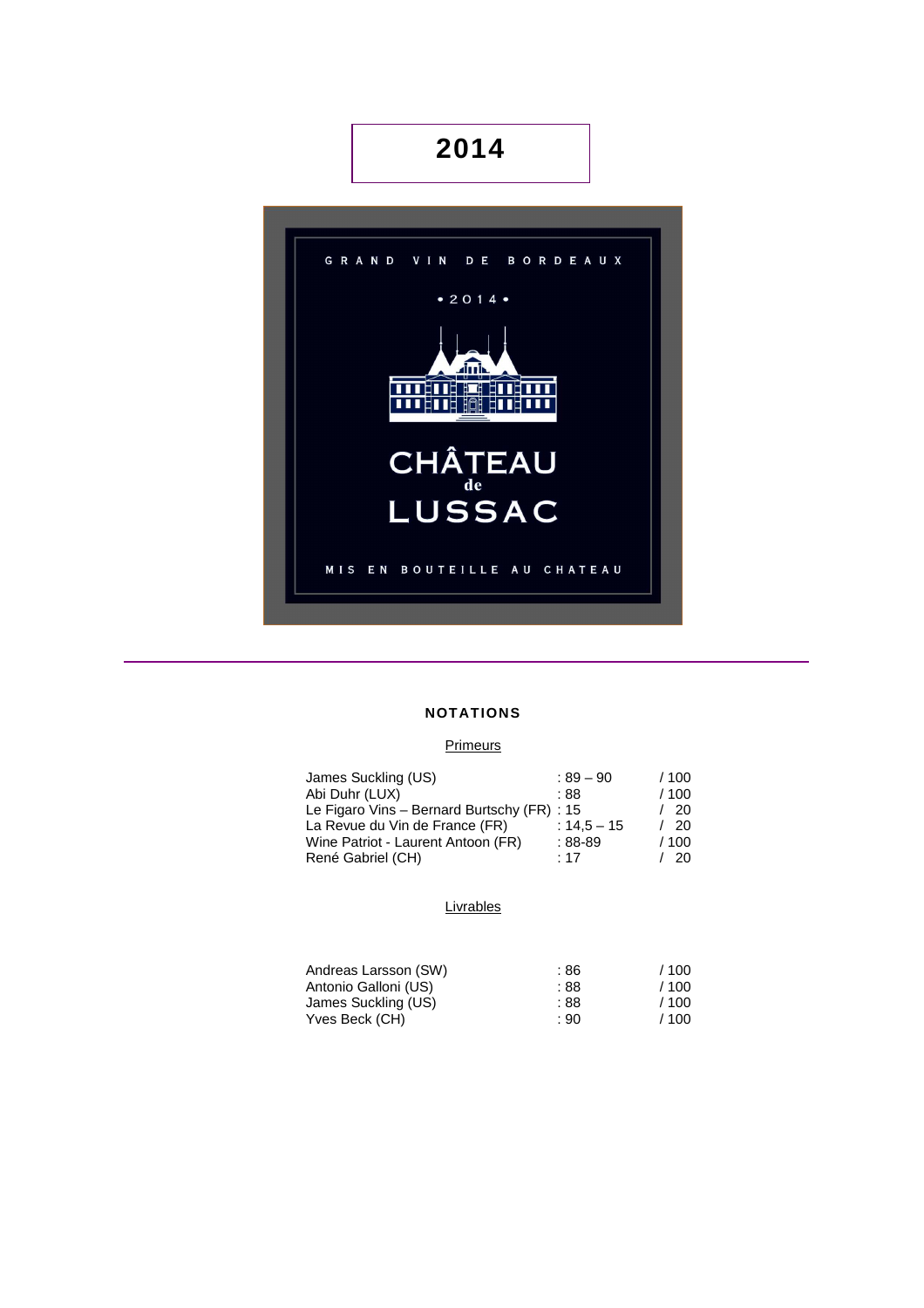

# **PRIMEURS**



**James SUCKLING (USA) April 2015 (Primeurs)** 

This is tight and very, very long with firm tannins and bright fruits. Potentiel is here. **89 - 90/100** 



**Abi DUHR**  April 2015 (Primeurs)

Fresh and nervous tannins. Taste of blackberry and raspberries. Rather melted tannins with a good structure. Notes of cedar wood. Dry finish. Granada apple taste and notes of granule of green apple at the end of mouth. Tannins still a bit stiff. Truffle. **88/100** 



**Bernard Burtschy** 

May 2015 (Primeurs)

A straight and strict version of the château with a good length that will ask for a little of patience. 3-8 ans. **15 / 20** 



#### **René GABRIEL (Suisse) April 2015 (Primeurs)**

Deep purple, full in the middle, garnet in circumference. Intense and strangely concentrated bouquet. It is dominated by some ripe currant and in background, a little vanilla. In mouth, it becomes rather serious, tannins go on and astringency shows a beautiful potential. Not so sexy than in the hot years, but with very good measures. Drink: 2020 – 2038. **17 / 20**



# **Abi DUHR June 2015 (Primeurs)**

Fresh and nervous tannins, very fruity. Good spicy structure. **Crush.** 



#### **LA REVUE DU VIN DE FRANCE**  June 2015 (Primeurs)

Well proportioned and complete, it possesses some pulp, skillfully extracted. This wine will make a beautiful classic. **14,5 – 15.** 



**THE WINE PATRIOT Laurent Antoon**  June 2015 (Primeurs)

Blackcurrant, floral; velvety mouth, chewy finish (reference vintage for the Chateau). **88-89/100**